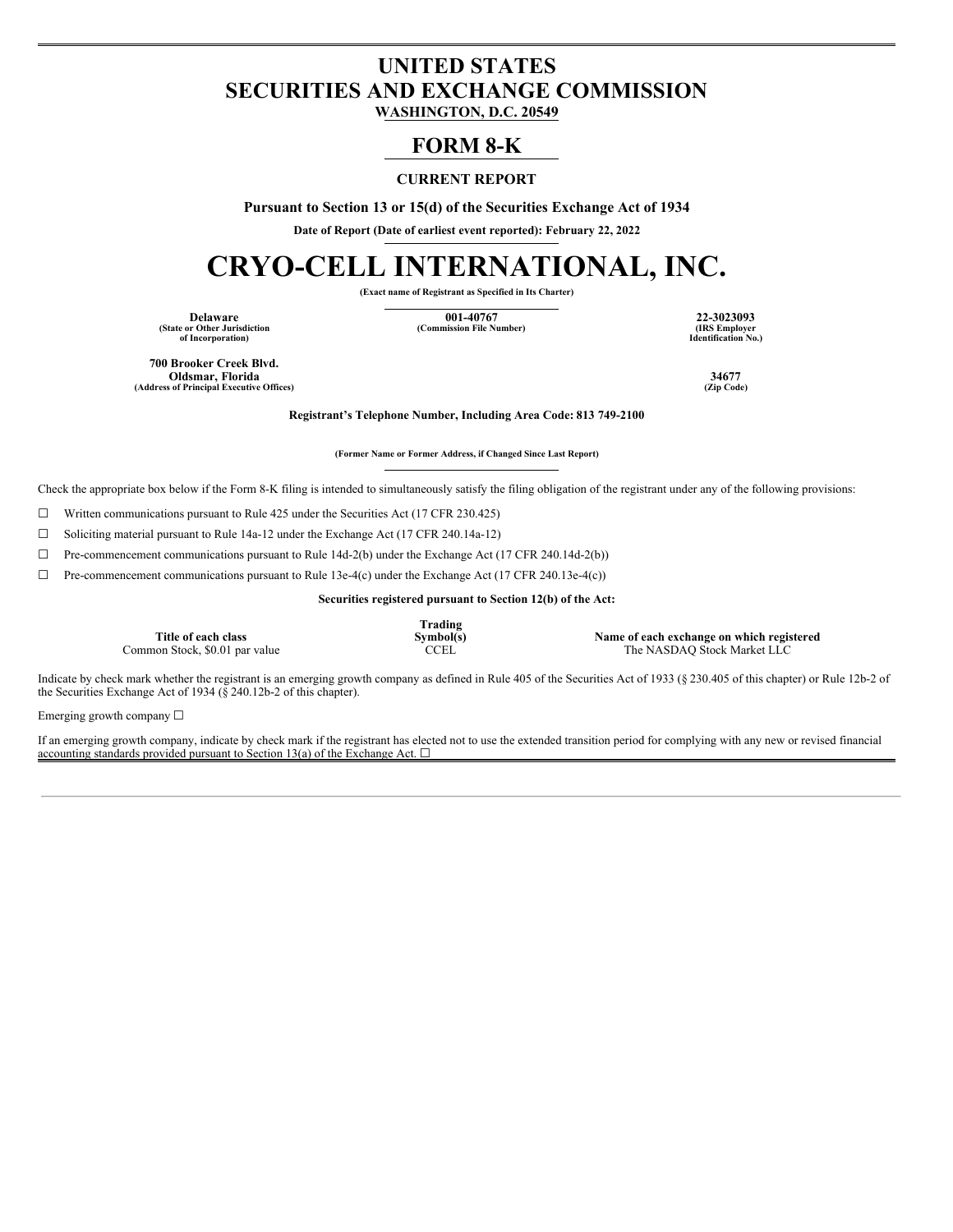#### **Item 2.02 Results of Operations and Financial Condition.**

On February 22, 2022, the Company issued a press release, along with a shareholder letter, announcing its financial results for the fiscal year ended November 30, 2021. A copy of the press release is furnished as Exhibit 99.1 to this Current Report on Form 8-K and is incorporated by reference herein. The press release may contain hypertext links to information on the Company's website. The information on the Company's website is not incorporated by reference into this Current Report on Form 8-K and does not constitute a part of this Form 8-K.

The press release and shareholder letter are furnished under this Item 2.02 and shall not be deemed "filed" for purposes of Section 18 of the Securities Exchange Act of 1934, as amended, or subject to the liabilities of that section or Sections 11 and 12(a)(2) of the Securities Act of 1933, as amended. The information shall not be deemed incorporated by reference into any other filing with the Securities and Exchange Commission made by the Company, whether made before or after today's date, regardless of any general incorporation language in such filing, except as shall be expressly set forth by specific references in such filing.

## **Item 9.01 Financial Statements and Exhibits.**

| Financial Statements of Businesses Acquired. | Not Applicable.                                                                                                       |
|----------------------------------------------|-----------------------------------------------------------------------------------------------------------------------|
| Pro Forma Financial Information              | Not Applicable.                                                                                                       |
| <b>Shell Company Transactions</b>            | Not Applicable.                                                                                                       |
| Exhibits.                                    |                                                                                                                       |
| Exhibit No.                                  | Description                                                                                                           |
| 99.1                                         | Press Release, dated February 22, 2022                                                                                |
| 104                                          | Cover Page Interactive Data File (the cover page <i>iXBRL</i> )<br>tags are embedded within the Inline XBRL document) |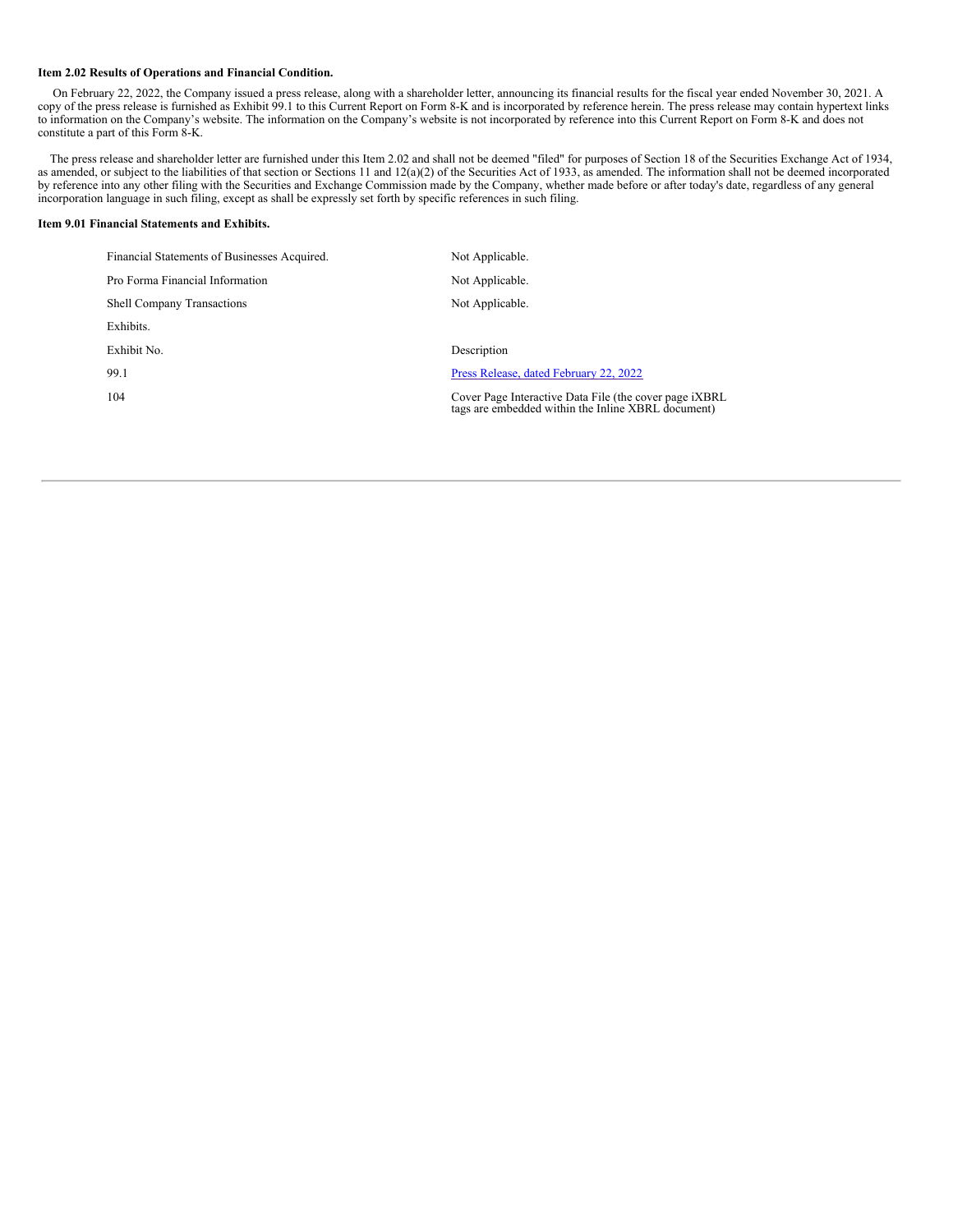# **SIGNATURES**

Pursuant to the requirements of the Securities Exchange Act of 1934, the registrant has duly caused this report to be signed on its behalf by the undersigned thereunto duly authorized.

Cryo-Cell International, Inc.

Date: February 24, 2022 **By:** /s/ David Portnoy

David Portnoy, Chairman and Co-CEO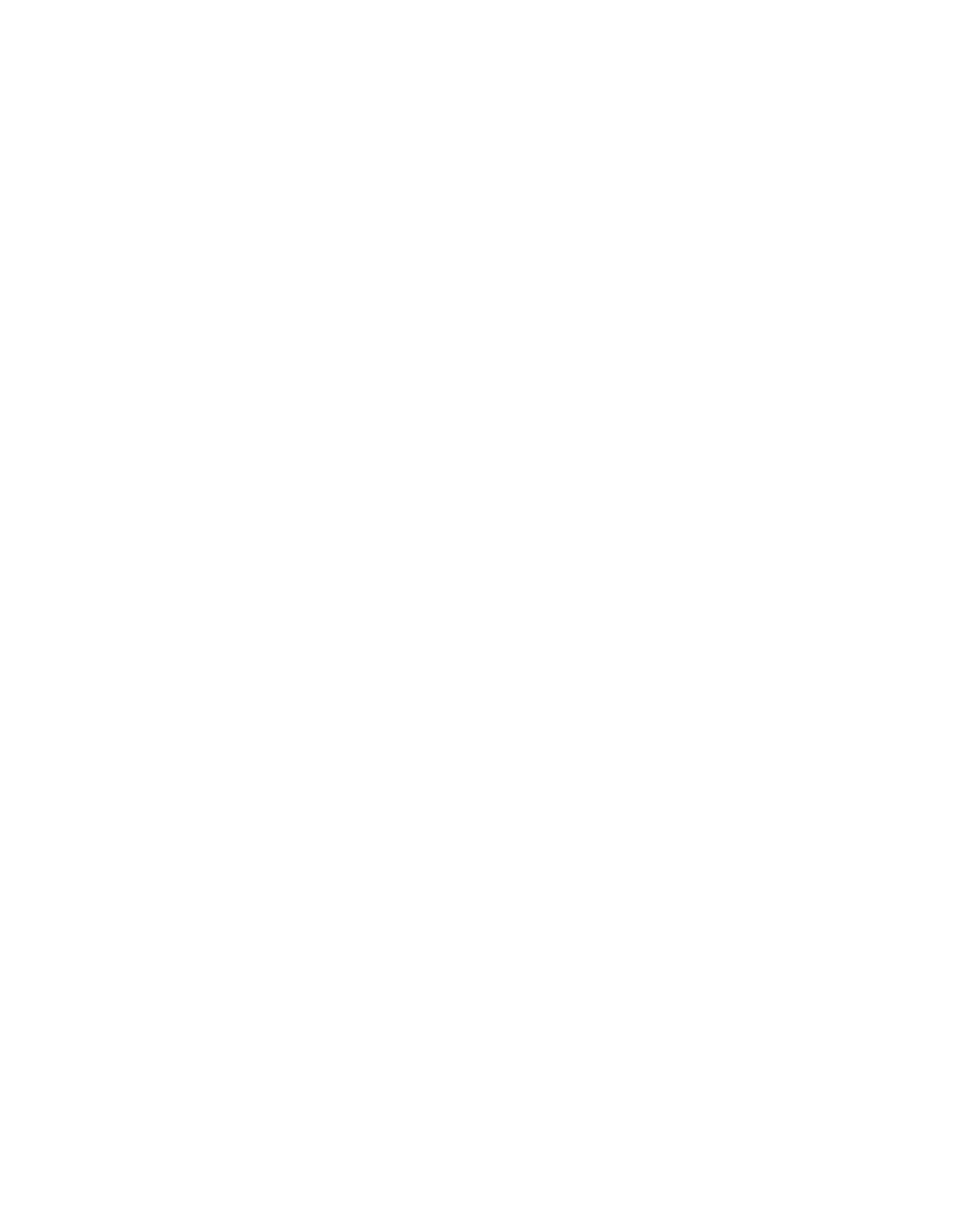## **Exhibit 99.1**

# **For Immediate Release Contact:** Irene Smith 813-749-2102 Ismith@cryo-cell.com

# **CRYO-CELL REPORTS FINANCIAL RESULTS FOR FISCAL YEAR ENDED NOVEMBER 30, 2021**

OLDSMAR, FL. - February 22, 2022 - Cryo-Cell International, Inc. (The Nasdaq Stock Market Symbol: CCEL) (the "Company"), the world's first private cord blood bank to separate and store stem cells in 1992, announced results for its fiscal year ended November 30, 2021.

Visit here to read the fiscal year 2021 letter to shareholders.

### **Financial Results**

#### *Revenue*

Consolidated revenues for fiscal 2021 were \$28.9 million compared to \$31.1 million for fiscal 2020. The revenues for fiscal 2021 consisted of \$28.4 million in processing and storage fee revenue, \$111,000 in product revenue and \$376,000 in public banking revenue compared to \$29.5 million in processing and storage fee revenue, \$630,000 in licensee income, \$244,000 in product revenue and \$727,000 in public banking revenue for fiscal 2020.

#### *Net Income*

The Company reported net income of \$2.1 million in fiscal 2021 or \$0.26 per basic and \$0.25 per diluted share, compared to net income of \$3.6 million in fiscal 2020 or \$0.48 per basic and \$0.45 per diluted shares. Net income for the fiscal year ended November 30, 2021 was due to a 7% decrease in revenue, a 7% decrease in cost of sales and a 2% increase in selling, general and administrative expenses compared to the prior fiscal year. For the twelve months ended November 30, 2021 and November 30, 2020, the Company recorded a gain of \$782,000 and \$1.9 million, respectively, due to the decrease in the fair value of the contingent consideration liability from the potential earn out to which Cord:Use is entitled from the Company's sale of the purchased public cord blood inventory. Also included in net income for the twelve months ended November 30, 2021 and November 30, 2020 was a public bank inventory impairment charge of \$1.2 million and \$1.3 million, respectively. Due to changes in sales trends and estimated recoverability of cost capitalized into the public bank inventory, an impairment charge was recognized during fiscal 2021 and 2020 to reduce inventory from cost to net realizable value.

#### **About Cryo-Cell International, Inc.**

Founded in 1989, Cryo-Cell International, Inc. is the world's first private cord blood bank. More than 500,000 parents from 87 countries have entrusted Cryo-Cell International with their baby's cord blood and cord tissue stem cells. In addition to its private bank, Cryo-Cell International has a public banking program in partnership with Duke University. Cryo-Cell's public bank has provided cord blood for more than 600 transplantations and operates cord blood donation sites across the U.S in prominent hospitals such as Cedars–Sinai Hospital in Los Angeles and Baptist Hospital in Miami. Cryo-Cell's facility is FDA registered, cGMP-/cGTP-compliant and licensed in all states requiring licensure. Besides being AABB accredited as a cord blood facility, Cryo-Cell was also the first U.S. (for private use only) cord blood bank to receive FACT accreditation for adhering to the most stringent cord blood quality standards set by any internationally